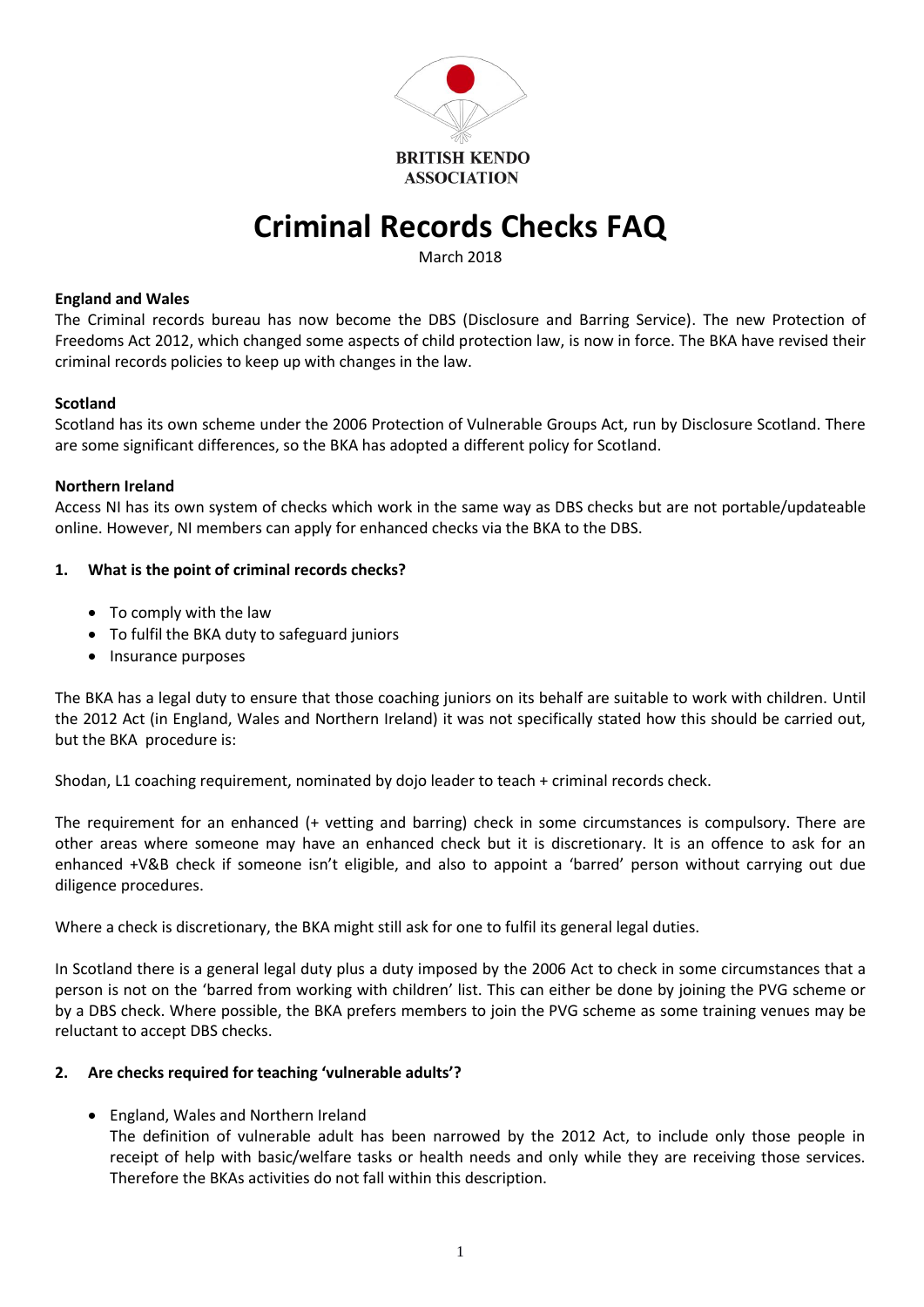• Scotland

s94 of the 2006 Act has been amended in a similar way, so that a protected adult is someone in receipt of health/welfare services, whilst receiving those services.

For adults with additional needs but not within this definition, refer to the BKA Equality & Diversity policy.

## **3. Who are DDC Ltd and why are they involved? Who do I contact to apply and how long does it take?**

As the BKA takes out fewer than 100 checks per year it must use an 'umbrella' body to apply for the checks on its behalf. The BKA use DDC Ltd. They handle the ID documents, contact with the DBS or Disclosure Scotland and assist in looking at any past convictions which may show up on the certificate.

You can only apply if nominated to coach juniors by your dojo leader. You must have passed L1 coaching. Applicants should provide the Child Protection Officer (CPO) with their details (full name, D.O.B., address, contact details including email/mobile, BKA no., confirmation of nomination by dojo leader. The CPO will then contact DDC who will then send the applicant the necessary information.

Both DBS checks and PVG application can be done within 2-3 weeks provided that the necessary ID documentation is sent promptly by the applicant. DDC will usually send back your ID within a few days.

## **4. What happens if I have convictions?**

'Spent' convictions

The DBS now (mostly) filter out any convictions which are not relevant to child protection. However, if there are multiple convictions, this does not apply. Unless the convictions are relevant to child protection, spent convictions will not mean that an applicant is turned down as a coach, and no record is kept of them. However DDC Ltd will need to see the original certificate in these circumstances because the DBS no longer tell them what the convictions are.

Other convictions

The BKA has to make a decision on whether you are a suitable person to coach. Very serious convictions, sexual offences and offences against children are likely to mean that legally you would not be able to coach. For other offences, whether you can be accepted may depend on the type of offence, when it was committed, changes in circumstances and relevance to child protection. You should discuss the situation with your dojo leader and with the Child Protection Officer before you make an application.

## **5. I am opening a dojo: do I need a check?**

Basically if you intend to teach young people under the age of 18 regularly, and will be in loco parentis, you will need a check.

If your dojo is a 'junior' dojo (specifically or mainly for juniors), all coaches will need checks in place when the dojo opens, or PVG membership in Scotland.

If your dojo is 'mixed age'- i.e. it is aimed at adults, but you will accept juniors if they want to join, the dojo leader or main coach (i.e. person who will be in loco parentis) should apply for a check on the basis that he/she intends to teach juniors. The other coaches may apply when there are juniors actually attending who they teach frequently/ regularly.

In Scotland there is no provision for teaching under supervision and so all coaches may need to join the PVG. If juniors are a minority in the dojo and taught with adults you should contact the CPO for advice on PVG membership.

The BKA policy is for at least one person to have PVG membership or an enhanced DBS check in each dojo where juniors are members.

If you are opening an 18+ dojo, you will not need a check.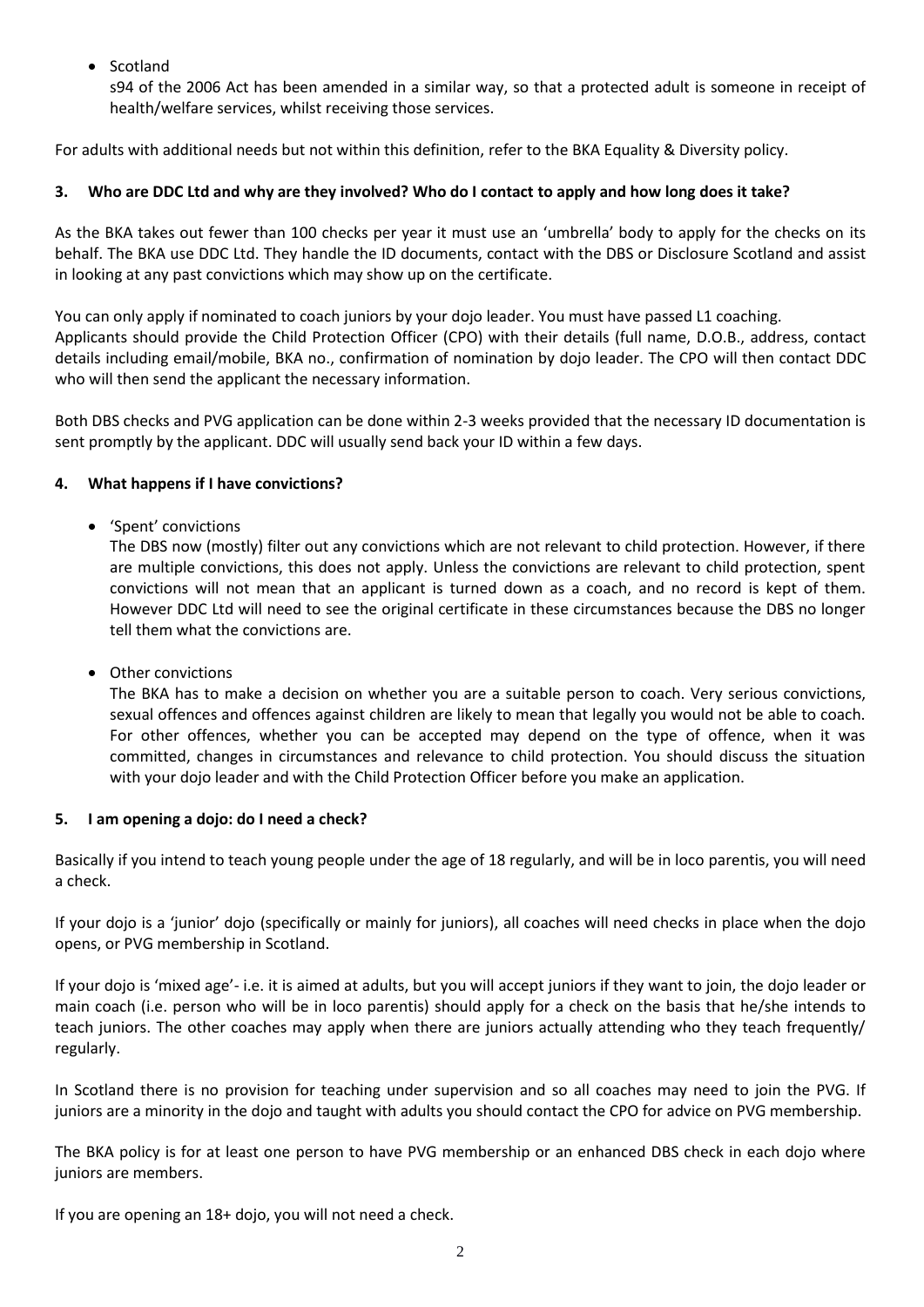#### **6. I already have a DBS check, how and when do I renew?**

This depends on where you got your DBS check and if you are subscribed to the new DBS updating service;

- How
	- a. Through the BKA, not subscribed

Contact the Child Protection Officer (CPO) and update them with any significant changes e.g. address, contact details. They will contact DDC, who will ask you to fill in an application form and send ID documents.

b. Through the BKA, subscribed

If you had your check from September 2013, you might have subscribed to the updating service.

If you have maintained a subscription to this then you may not need to send off ID, you can just give your subscription information and consent to the BKA (CPO) to ask for an update. The disadvantage of this method is that it does not provide you with a new certificate to show venues.

- c. Not through BKA and not subscribed If your enhanced certificate was obtained in the last 3 years you can rely on it but the CPO (or BKA officer agreed with them) will need to see the original. Otherwise you can apply for a new one through the BKA if you wish.
- d. Not through BKA and subscribed

The BKA can now ask for an update to your existing certificate and can obtain one as described in (b) except that you may need to produce evidence of ID. Alternatively you could apply for a new certificate through the BKA.

- e. PVG (Scotland through BKA)
- You do not need to do anything, the PVG automatically notifies the provider of any changes. f. PVG (not with BKA)

The BKA can ask for a scheme record update. This should be done every 3 years and the first one may require ID documents through DDC. Contact the CPO to arrange.

When?

DBS certificates don't 'expire' as such, they just gradually go out of date. As a general rule, the BKA seeks to update its members' criminal records every 3 years where necessary

- a. If you teach juniors regularly every 3 years.
- b. If you occasionally have junior members but at the 3 year period you have none and have had none for 1 year previously - you can rely on the existing certificate until you have a junior attending regularly, when you should reapply/update.
- c. If you have a certificate through another organisation which is renewed at an interval between 3 and 5 years please contact CPO for advice.

## **7. Who Pays?**

There is no fee for the enhanced DBS certificate for volunteers, but DDC charge admin fees of around £22 plus VAT. If you obtain your enhanced certificate through the BKA, it will pay for the number of certificates legally required for your dojo. In this case the fees are paid direct to DDC, there is no need for you to send them any money.

If you want to obtain a certificate but your dojo is covered already, you may do this through the BKA but will need to pay fees to DDC.

There are fees associated with joining the PVG, which the BKA will pay via DDC where the BKA member is legally obliged to join the PVG.

## **8. Can I use a check done at work for DBS purposes?**

This depends on the type of certificate- if it is a full enhanced (with vetting and barring), then you may be able to- see 6(c) and (d) above. Basic checks are not useable, and nor are other types of vetting which are not under the DBS - the 2012 Act specifies a DBS check. (PVG would be an exception).